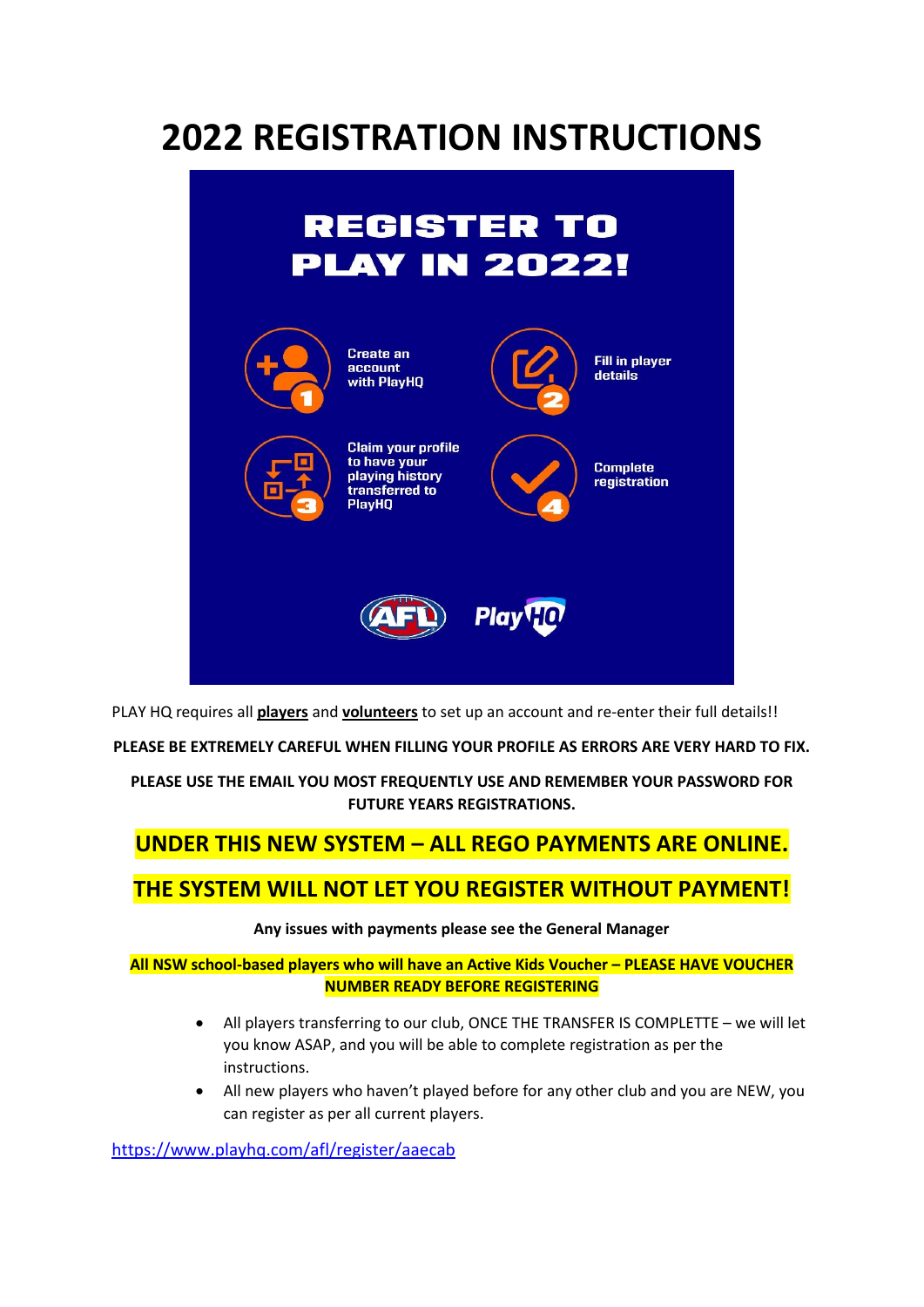| n | Register   PlayHQ |   | $\times$ +                                                                                          |                            |   |   |  |  |  |  |  |            |   |   | $\Box$                | $\times$ |
|---|-------------------|---|-----------------------------------------------------------------------------------------------------|----------------------------|---|---|--|--|--|--|--|------------|---|---|-----------------------|----------|
|   | C                 | ⋒ | 合 https://www.playhq.com/afl/register/aaecab                                                        |                            |   |   |  |  |  |  |  | $\vec{10}$ | ☆ | ₲ |                       | $\cdots$ |
|   |                   |   | AFL                                                                                                 | Queanbeyan Tigers - Senior |   |   |  |  |  |  |  |            |   |   |                       |          |
|   |                   |   | Register to Queanbeyan Tigers - Senior as a:<br>@ Player, Team Manager or Volunteer                 |                            |   |   |  |  |  |  |  |            |   |   |                       |          |
|   |                   |   | <b>Season information</b><br>AFL Canberra, 2022<br><b>AFL Canberra</b><br>01 Nov 2021 - 31 Oct 2022 |                            |   |   |  |  |  |  |  |            |   |   |                       |          |
|   |                   |   | Alexander Monache                                                                                   |                            |   |   |  |  |  |  |  |            |   |   |                       |          |
|   |                   |   |                                                                                                     |                            | Q | o |  |  |  |  |  |            |   |   | 4:42 PM<br>15/11/2021 |          |

| C<br>$\Omega$ | https://www.playhq.com/afl/register/aaecab<br><b>Age limit</b><br>Players can only register to this season if their date of birth is within the range below:<br>01 Jan 1900 - 31 Dec 2017    | 论                         | ☆ | Għ |            |
|---------------|----------------------------------------------------------------------------------------------------------------------------------------------------------------------------------------------|---------------------------|---|----|------------|
|               |                                                                                                                                                                                              |                           |   |    |            |
|               |                                                                                                                                                                                              |                           |   |    |            |
|               |                                                                                                                                                                                              |                           |   |    |            |
|               |                                                                                                                                                                                              |                           |   |    |            |
|               |                                                                                                                                                                                              |                           |   |    |            |
|               | Pricing information                                                                                                                                                                          |                           |   |    |            |
|               | 2022 Senior Registration Fees for Rising Stars to Open is \$350 per player.                                                                                                                  |                           |   |    |            |
|               | This fee includes all players Match Day Uniform (Hoodie, Polo, Track pants), Home and Away playing shorts (Black & White),<br>playing socks, warm up top, League Registration and Insurance. |                           |   |    |            |
|               |                                                                                                                                                                                              |                           |   |    |            |
|               | Additional Information                                                                                                                                                                       |                           |   |    |            |
|               | For further information or assistance please contact the General Manager on 0429 913 436.                                                                                                    |                           |   |    |            |
|               |                                                                                                                                                                                              |                           |   |    |            |
|               |                                                                                                                                                                                              |                           |   |    |            |
|               |                                                                                                                                                                                              |                           |   |    |            |
|               |                                                                                                                                                                                              |                           |   |    |            |
|               |                                                                                                                                                                                              |                           |   |    |            |
|               |                                                                                                                                                                                              | Get started $\rightarrow$ |   |    | 15/11/2021 |

| <b>T</b> Log In   PlayHQ<br>$\Box$                   | $\times$ +                                                                          |                                                                                                                        |                                                                                                                                                                                                                                                                                                                                                     |   | $\Box$                | $\times$      |
|------------------------------------------------------|-------------------------------------------------------------------------------------|------------------------------------------------------------------------------------------------------------------------|-----------------------------------------------------------------------------------------------------------------------------------------------------------------------------------------------------------------------------------------------------------------------------------------------------------------------------------------------------|---|-----------------------|---------------|
| $\leftarrow$<br>$\circ$<br>$\Omega$<br>$\rightarrow$ | https://www.playhq.com/afl/register/aaecab/login<br>$(\mathbf{AFL})$                |                                                                                                                        | $\begin{picture}(20,20) \put(0,0){\line(1,0){10}} \put(15,0){\line(1,0){10}} \put(15,0){\line(1,0){10}} \put(15,0){\line(1,0){10}} \put(15,0){\line(1,0){10}} \put(15,0){\line(1,0){10}} \put(15,0){\line(1,0){10}} \put(15,0){\line(1,0){10}} \put(15,0){\line(1,0){10}} \put(15,0){\line(1,0){10}} \put(15,0){\line(1,0){10}} \put(15,0){\line(1$ | ⊕ |                       | $\cdots$<br>۰ |
| Email*                                               | Please log in with your PlayHQ account                                              |                                                                                                                        |                                                                                                                                                                                                                                                                                                                                                     |   |                       |               |
|                                                      | Please type                                                                         |                                                                                                                        |                                                                                                                                                                                                                                                                                                                                                     |   |                       |               |
|                                                      | Password*<br>I don't have an account yet<br>Please type<br><b>Create an account</b> |                                                                                                                        |                                                                                                                                                                                                                                                                                                                                                     |   |                       |               |
|                                                      | Log in<br>Forgot password?                                                          |                                                                                                                        |                                                                                                                                                                                                                                                                                                                                                     |   |                       |               |
|                                                      | $\bullet$<br>O                                                                      | $\begin{array}{ccc}\n\bullet & \text{ENC} & \Box & \text{c} \text{)} & \bullet \text{)} & \bullet \text{} \end{array}$ |                                                                                                                                                                                                                                                                                                                                                     |   | 4:44 PM<br>15/11/2021 |               |

**Click on create an account.**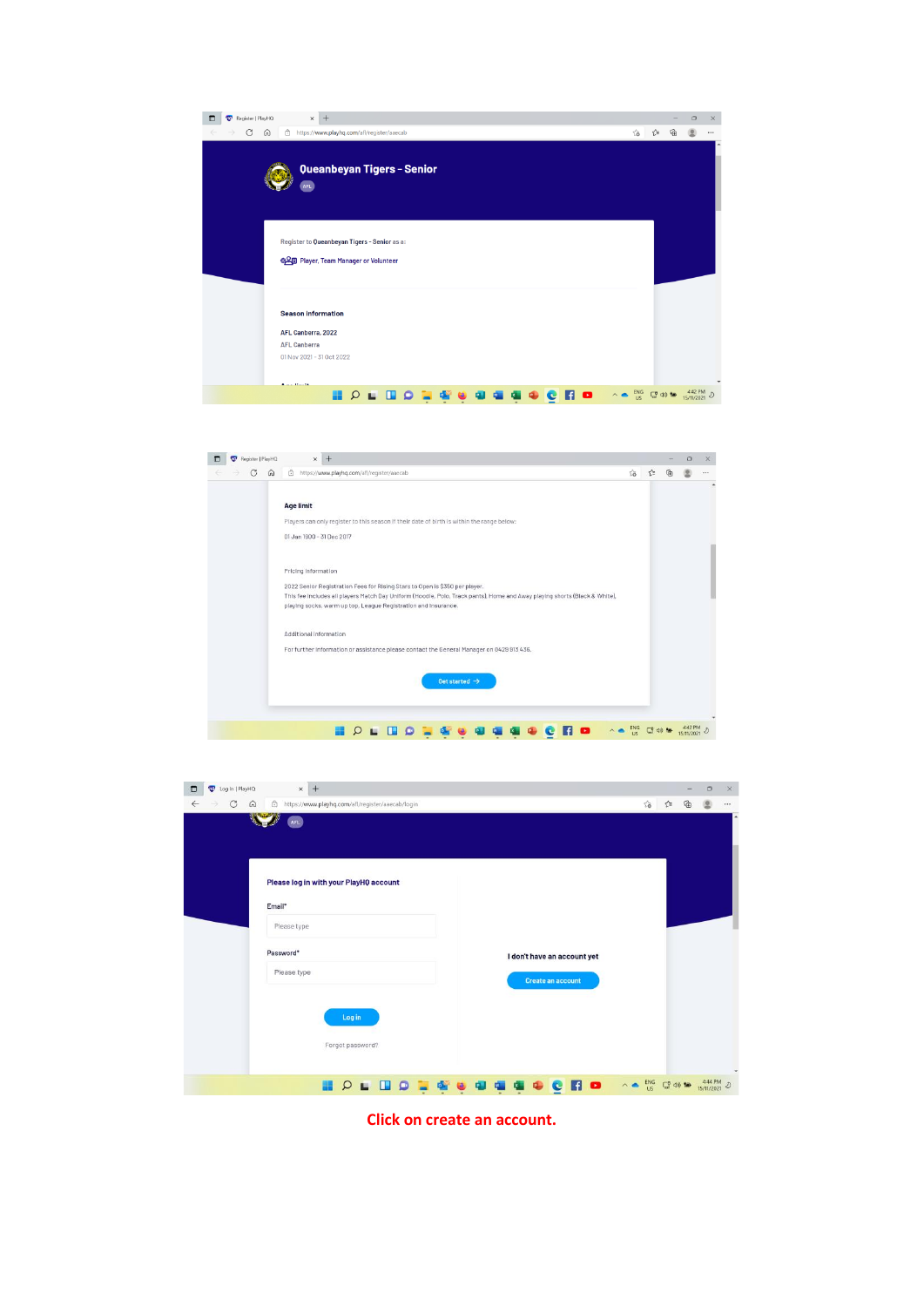| $\times$ +<br>Sign Up   PlayHQ<br>10 |                                                                                                                                                                             |                                                                                                |   |   | $\Box$                | $\times$ |
|--------------------------------------|-----------------------------------------------------------------------------------------------------------------------------------------------------------------------------|------------------------------------------------------------------------------------------------|---|---|-----------------------|----------|
| C<br>⋒<br>$\leftarrow$               | https://www.playhq.com/signup?registrationCode=aaecab&tenant=afl                                                                                                            | $\vec{c}$                                                                                      | ☆ | ⊕ |                       | $\cdots$ |
|                                      | Your first name*<br>Your last name*<br>Please type<br>Please type<br>First Name is required<br>Your email*<br>Please enter<br>Your mobile number*<br>* →<br>Set a password* |                                                                                                |   |   |                       |          |
|                                      | Please type<br>By clicking Sign up, you agree to our Privacy Policy and<br>Terms of Use.<br>Sign up                                                                         | $\begin{array}{ccccc} \wedge & \bullet & \text{ENG} & \Box & \text{QD} & \text{M} \end{array}$ |   |   | 4:46 PM<br>15/11/2021 |          |

**PLEASE MAKE SURE ALL DETAILS ARE CORRECT AS ERRORS ARE EXTREMELY DIFFICULT TO CHANGE**

#### **PLEASE REMEMBER YOUR EMAIL & PASSWORD YOU REGISTER WITH FOR FUTURE REGISTRATION – AS PER ABOVE!**

| Verify your account   PlayHQ<br>$\times$ +<br>HQ |                                                                                                                                                                                  |   |            |   |   | $\Box$     | $\times$ |
|--------------------------------------------------|----------------------------------------------------------------------------------------------------------------------------------------------------------------------------------|---|------------|---|---|------------|----------|
| $\bigcirc$<br>$\Omega$<br>G                      | https://www.playhq.com/signup/verify?registrationCode=aaecab&tenant=afl&registrationCode=aaecab&tenant=afl                                                                       | D | $\vec{a}$  | ど | ⊕ |            |          |
|                                                  | Verify your account<br>Please enter the verification code that we sent to<br>makayla.pavese@gmail.com in order to activate your<br>account.<br>Verification code*<br>Please type |   |            |   |   |            |          |
|                                                  | <b>Confirm code</b><br>Resend code                                                                                                                                               |   |            |   |   |            |          |
|                                                  | o                                                                                                                                                                                |   | <b>ENG</b> |   |   | 15/11/2021 |          |

**Check your email & or junk mail for verification code to proceed.**

|              | T Log In   PlayHQ | $\times$ +<br>$\Box$<br>$\times$                                                                                                                                                                                                                       |
|--------------|-------------------|--------------------------------------------------------------------------------------------------------------------------------------------------------------------------------------------------------------------------------------------------------|
| $\leftarrow$ | C<br>⋒            | 습 https://www.playhq.com/afl/register/aaecab/login?registrationCode=aaecab&tenant=afl&registrationCode=aaecab&tenant<br>D<br>ó<br>సం<br>⊕<br>$\cdots$                                                                                                  |
|              |                   | Please log in with your PlayHQ account                                                                                                                                                                                                                 |
|              |                   | Your account has been verified. Please log in.<br>$\checkmark$                                                                                                                                                                                         |
|              |                   | Email*                                                                                                                                                                                                                                                 |
|              |                   | Please type<br>I don't have an account yet                                                                                                                                                                                                             |
|              |                   | Password*                                                                                                                                                                                                                                              |
|              |                   | Create an account<br>Please type                                                                                                                                                                                                                       |
|              |                   |                                                                                                                                                                                                                                                        |
|              |                   | Log in                                                                                                                                                                                                                                                 |
|              |                   | Forgot password?                                                                                                                                                                                                                                       |
|              |                   |                                                                                                                                                                                                                                                        |
|              |                   | $\wedge \begin{array}{cc} \bullet & \text{ENG} \\ \bullet & \text{US} \end{array} \begin{array}{c} \Box \end{array} \begin{array}{c} \text{d} \varnothing \end{array} \begin{array}{c} \text{d} \varnothing \end{array}$<br>4:53 PM<br>15/11/2021<br>o |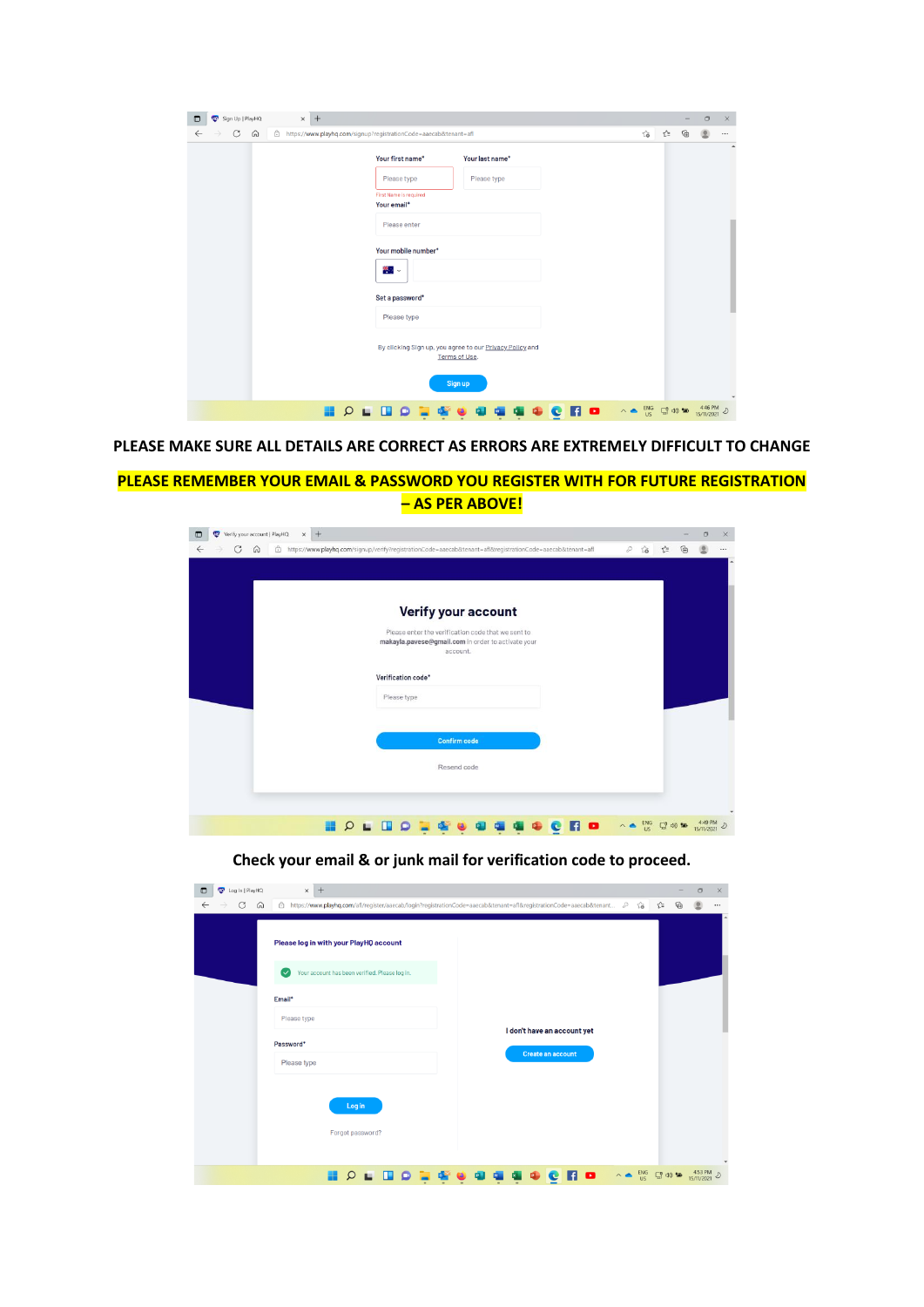**Log in with email and password you set up to finalise your account to proceed to registration, selection of sizes and PAYMENT.**

|              | Registration   PlayHQ           | $+$<br>×                                                                                                                       |                                       |          |                                 |                                  | $\Box$                           |
|--------------|---------------------------------|--------------------------------------------------------------------------------------------------------------------------------|---------------------------------------|----------|---------------------------------|----------------------------------|----------------------------------|
|              | C<br>⋒                          | https://www.playhq.com/afl/register/aaecab/participant/1                                                                       |                                       |          | 宿 立                             | ⊕                                |                                  |
|              |                                 | ▽ AFL Canberra, 2022, AFL Canberra<br><b>Choose User</b><br><b>Choose Role</b>                                                 | <b>Participant Details</b><br>Fees    | Products | <b>Payment &amp; Summary</b>    |                                  |                                  |
|              |                                 | Please choose who you would like to register<br>I am registering myself<br>Makayla Pavese                                      |                                       |          |                                 |                                  |                                  |
|              |                                 | I am registering someone else<br>(Participant will be linked to my account)<br>∩<br>Register new family member or<br>dependant |                                       |          |                                 |                                  |                                  |
| ▫            | <b>To</b> Registration   PlayHQ | H<br>$\times$ +                                                                                                                | <b>PERDESCRE</b>                      | o        | $_{\rm US}^{\rm ENG}$<br>$\sim$ | $C_1^* \rightsquigarrow \bullet$ | 4:55 PM<br>15/11/2021<br>$\circ$ |
| $\leftarrow$ | C<br>⋒                          | https://www.playhq.com/afl/register/aaecab/participant/2?who=myself                                                            |                                       |          | ΰò                              | ☆<br>⊕                           | g<br>                            |
|              |                                 | ▽ AFL Canberra, 2022, AFL Canberra<br><b>Choose Role</b><br><b>Choose User</b><br>Register as a:                               | <b>Participant Details</b><br>Fees    | Products | Payment & Summary               |                                  |                                  |
|              |                                 | &<br>Player                                                                                                                    |                                       |          | Ο                               |                                  |                                  |
|              |                                 | 心理<br><b>Team Manager</b>                                                                                                      |                                       |          |                                 |                                  |                                  |
|              |                                 | &<br>Volunteer                                                                                                                 |                                       |          | Ω                               |                                  |                                  |
|              |                                 |                                                                                                                                | Continue $\rightarrow$<br><b>Back</b> |          | <b>ENG</b>                      |                                  | 4:56 PM<br>⊅<br>15/11/2021       |

**Choose player if you are playing or volunteer if on the support staff.**

### **ALL COACHES NEED TO REGISTER THROUGH COACH AFL.**

**IF you are coaching and playing, i.e Kade Klemke – you will need to register as a player on Play HQ and Coach AFL!**

| $_{\rm C}$<br>$\leftarrow$ | $\Omega$<br>合 https://www.playhq.com/afl/register/aaecab/participant/3?type=PLAYER |                                                                                                                                                  | $\sqrt{\mathsf{d}}$ | ☆ | ₲ |  |
|----------------------------|------------------------------------------------------------------------------------|--------------------------------------------------------------------------------------------------------------------------------------------------|---------------------|---|---|--|
|                            |                                                                                    | Please make sure the participant's details are entered correctly. Once continuing with the registration, the date of birth will not be editable. |                     |   |   |  |
|                            | First name*                                                                        | Last name*                                                                                                                                       |                     |   |   |  |
|                            | Makayla                                                                            | Pavese                                                                                                                                           |                     |   |   |  |
|                            | Preferred name                                                                     | Gender*                                                                                                                                          |                     |   |   |  |
|                            | Please enter                                                                       | Please select                                                                                                                                    |                     |   |   |  |
|                            | Date of birth*                                                                     | Country of birth*                                                                                                                                |                     |   |   |  |
|                            | <b>MM</b><br>YYYY.<br><b>DD</b><br>×.<br>$\sim$<br>$\sim$                          | Australia                                                                                                                                        | $\checkmark$        |   |   |  |
|                            | Email*                                                                             | Mobile number*                                                                                                                                   |                     |   |   |  |
|                            | makayla.pavese@gmail.com                                                           | 楽しい<br>0455158120                                                                                                                                |                     |   |   |  |
|                            | Hama number                                                                        |                                                                                                                                                  |                     |   |   |  |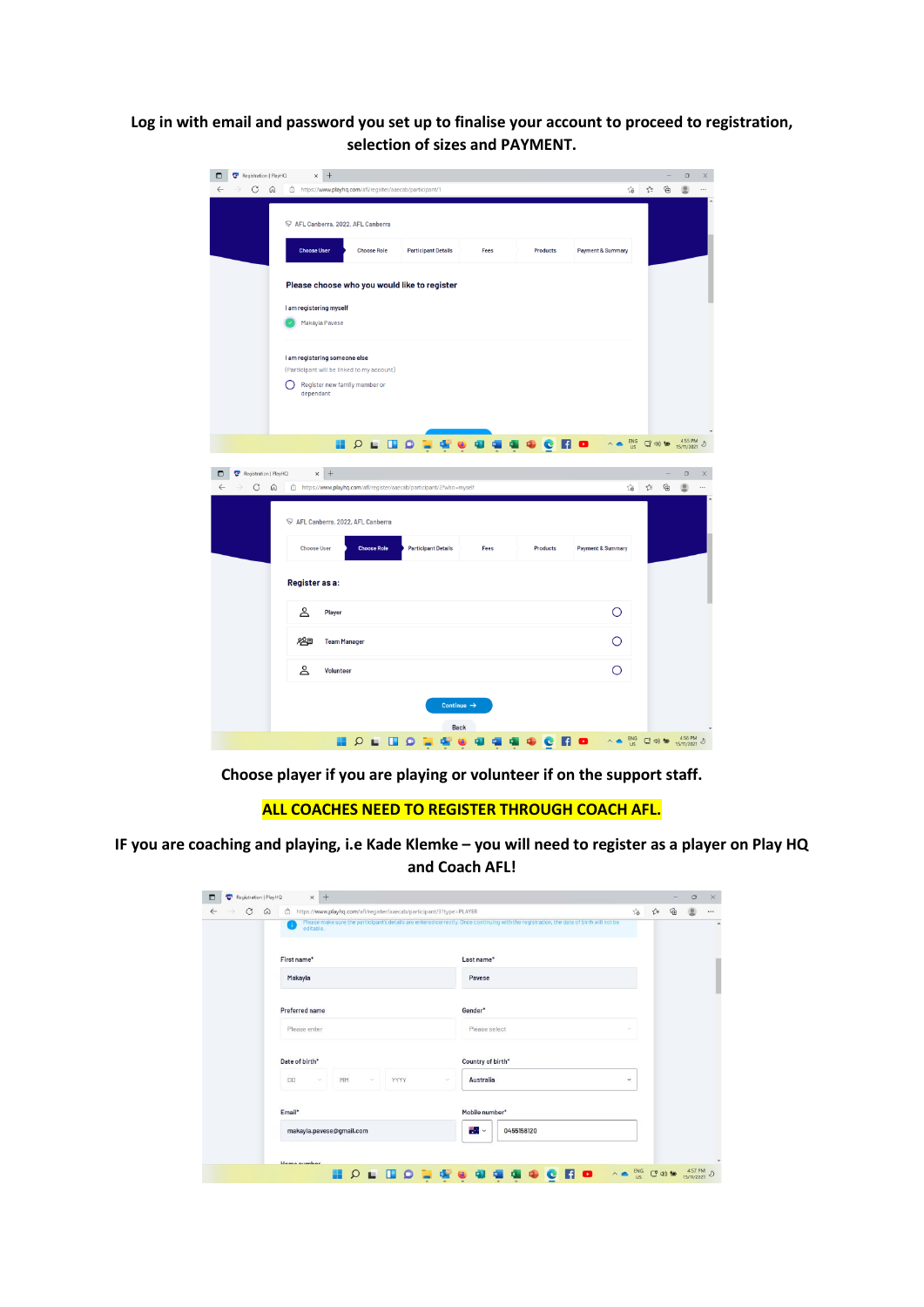**Again, please take care in filling out all details especially your DOB as errors are very hard to fix!!!**

| Register Fees   PlayHQ |   | $\times$           | $+$                                                                                                                                                                                                                              |                |   | $\sigma$ | $\times$ |
|------------------------|---|--------------------|----------------------------------------------------------------------------------------------------------------------------------------------------------------------------------------------------------------------------------|----------------|---|----------|----------|
| C<br>$\omega$          | â |                    | https://www.playhg.com/afl/register/aaecab/participant/8017721f-53e5-4e98-be41-d2a5b8888486/fees                                                                                                                                 | $\frac{1}{20}$ | € |          |          |
|                        |   | <b>DESCRIPTION</b> | PRICE                                                                                                                                                                                                                            |                |   |          | ٠        |
|                        |   | AFL Canberra       | Association Player Registration Fee<br>AS0.00                                                                                                                                                                                    |                |   |          |          |
|                        |   |                    | <b>Club Player Registration Fee</b><br>A\$350.00<br>Queanbeyan Tigers - Senior                                                                                                                                                   |                |   |          |          |
|                        |   |                    | Sub-Total A\$350.00                                                                                                                                                                                                              |                |   |          |          |
|                        |   |                    | By registering you may receive communications from Queanbeyan Tigers - Senior, AFL<br>Canberra and governing bodies regarding your participation.                                                                                |                |   |          |          |
|                        |   |                    | I agree to receive offers from the program/competition organisers and from the AFL,<br>a a<br>AFL clubs, affiliates and partners, my local league and club and other third parties in<br>accordance with the AFL Privacy Policy. |                |   |          |          |
|                        |   |                    | By ticking this box, I acknowledge I have read the terms and conditions, understand and<br>agree to abide by the governing bodies' rules, and competition by-laws.                                                               |                |   |          |          |
|                        |   |                    | Ω                                                                                                                                                                                                                                | ENG            |   | 5:02 PM  |          |

**Please agree to T&Cs to continue**



**Choose your merchandise sizes and click update order for each product as you go.**

| Payment   PlayHQ<br>$\times$<br><b>TEP</b> | $+$                                                                                                      |                                                                   |       |               |                                    |   | $\Box$                | $\times$         |
|--------------------------------------------|----------------------------------------------------------------------------------------------------------|-------------------------------------------------------------------|-------|---------------|------------------------------------|---|-----------------------|------------------|
| C<br>⋒<br>$\leftarrow$                     | ctil https://www.playhq.com/afl/register/aaecab/participant/8017721f-53e5-4e98-be41-d2a5b8888486/payment |                                                                   | సం    |               |                                    | ⊕ |                       |                  |
| Payment                                    |                                                                                                          | <b>Order summary</b>                                              |       |               |                                    |   |                       | $\blacktriangle$ |
| <b>Credit/Debit Card</b>                   |                                                                                                          | Description                                                       | Oty.  | Total         |                                    |   |                       |                  |
|                                            | This payment is secured with SSL encryption.                                                             | <b>Association Player Registration Fee</b><br>AFL Canberra        | ٠     | A\$0.00       |                                    |   |                       |                  |
| Card number*                               | 1234 1234 1234 1234                                                                                      | <b>Club Player Registration Fee</b><br>Queanbeyan Tigers - Senior |       | A\$350.00     |                                    |   |                       |                  |
| Card Expiry*                               | $CVC^*$                                                                                                  | Match Day Hoodie<br>18                                            |       | A\$0.00       |                                    |   |                       |                  |
| MM / YY                                    | CVC                                                                                                      | <b>Match Day Track Pants</b><br>$20\degree$                       | n.    | A\$0.00       |                                    |   |                       |                  |
| <b>Billing Address</b>                     |                                                                                                          | Match Day Polo<br>20 <sub>2</sub>                                 | 1     | A\$0.00       |                                    |   |                       |                  |
| Country*<br><b>Australia</b>               | $\checkmark$                                                                                             | Playing Shorts B&W<br>16                                          | n.    | A\$0.00       |                                    |   |                       |                  |
| Address*                                   |                                                                                                          |                                                                   | Total | A\$350.00     |                                    |   |                       |                  |
|                                            |                                                                                                          |                                                                   |       | $^{ENG}_{US}$ | $Co \rightsquigarrow \blacksquare$ |   | 5:06 PM<br>15/11/2021 |                  |

**Confirm fees & products and proceed to fill in payment.**